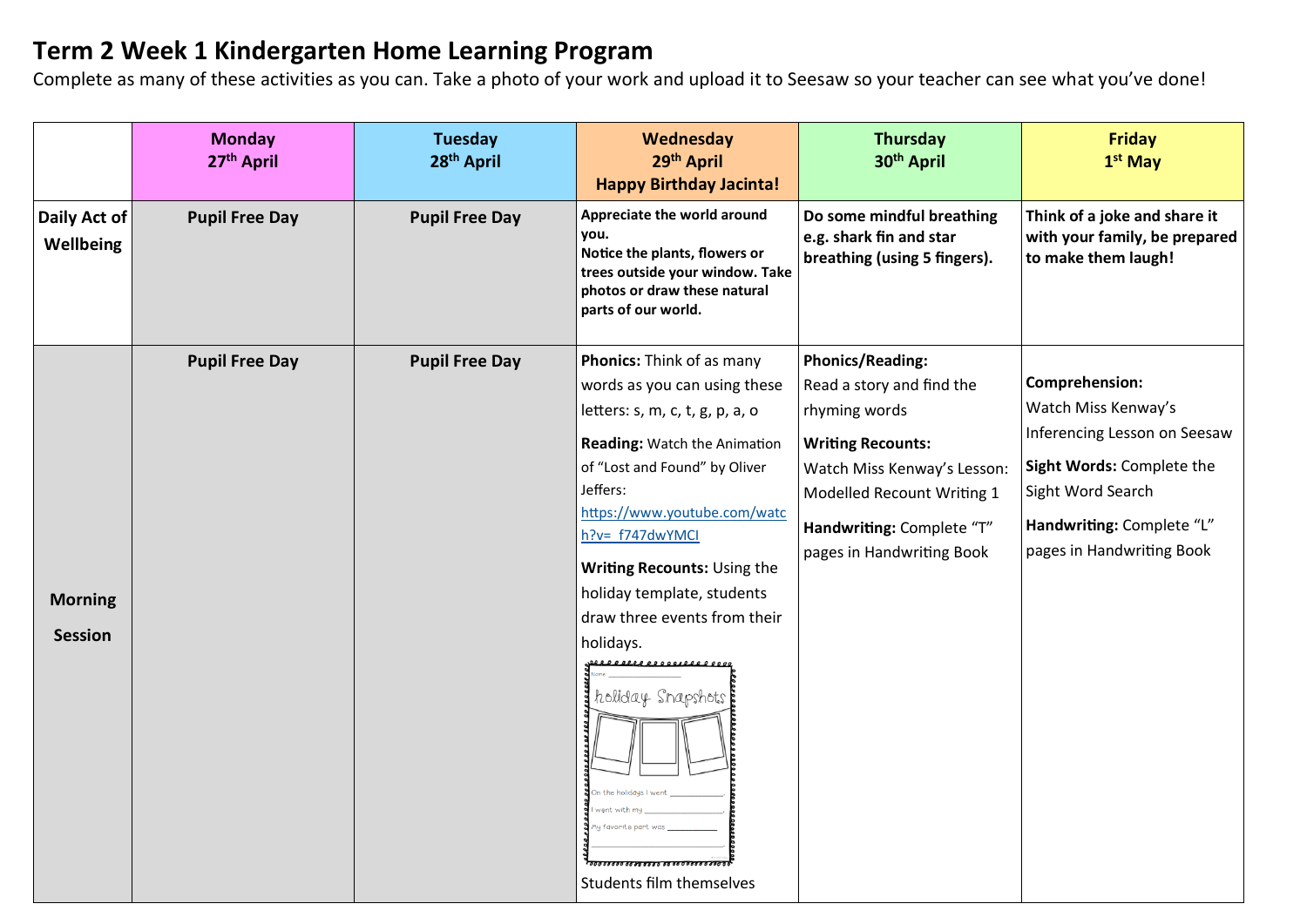|         |                       |                       | giving an oral recount of their<br>holidays. Upload recounts<br>onto Seesaw.<br>Handwriting: Complete "I"<br>pages in Handwriting Book<br><b>Break</b> |                                                   |                                |
|---------|-----------------------|-----------------------|--------------------------------------------------------------------------------------------------------------------------------------------------------|---------------------------------------------------|--------------------------------|
|         |                       |                       |                                                                                                                                                        |                                                   |                                |
|         | <b>Pupil Free Day</b> | <b>Pupil Free Day</b> | Area                                                                                                                                                   | Area                                              | Area                           |
|         |                       |                       | Surfaces: Students gain an                                                                                                                             | Watch: Mrs Sheehan's Lesson                       | Students look at the pictures  |
|         |                       |                       | understanding of 'surface' by:                                                                                                                         | on "Bigger/ Smaller"                              | of the windows in the Area     |
|         |                       |                       | touching and describing                                                                                                                                |                                                   | Learning Pack 2                |
|         |                       |                       | various surfaces in the                                                                                                                                | Find a book that has a larger area                |                                |
|         |                       |                       | classroom or school                                                                                                                                    | than your math notebook. Write<br>down the title. | Who has a bigger               |
|         |                       |                       | environment eg desk tops,                                                                                                                              | Find a book that has a smaller area               | window--Emma or Andrew?        |
|         |                       |                       | tree trunks, skin, bricks, grass,<br>fences and carpet                                                                                                 | than your math notebook. Write<br>down the title. | How can you be sure?           |
|         |                       |                       |                                                                                                                                                        |                                                   |                                |
| Middle  |                       |                       |                                                                                                                                                        |                                                   |                                |
| Session |                       |                       | Students making rubbings.                                                                                                                              |                                                   | Each student find an object at |
|         |                       |                       | discussing floor, wall and roof                                                                                                                        |                                                   | school/home that is            |
|         |                       |                       | coverings in different parts of                                                                                                                        |                                                   | Has a smaller surface<br>a)    |
|         |                       |                       | the school and at home.                                                                                                                                |                                                   | area that Emma's               |
|         |                       |                       |                                                                                                                                                        |                                                   | window                         |
|         |                       |                       |                                                                                                                                                        |                                                   | b) Has a larger surface        |
|         |                       |                       |                                                                                                                                                        |                                                   | area than Andrew's             |
|         |                       |                       |                                                                                                                                                        |                                                   | window                         |
|         |                       |                       |                                                                                                                                                        |                                                   | Record answers in              |
|         |                       |                       |                                                                                                                                                        |                                                   | journals/scrapbooks            |
|         |                       |                       |                                                                                                                                                        |                                                   |                                |